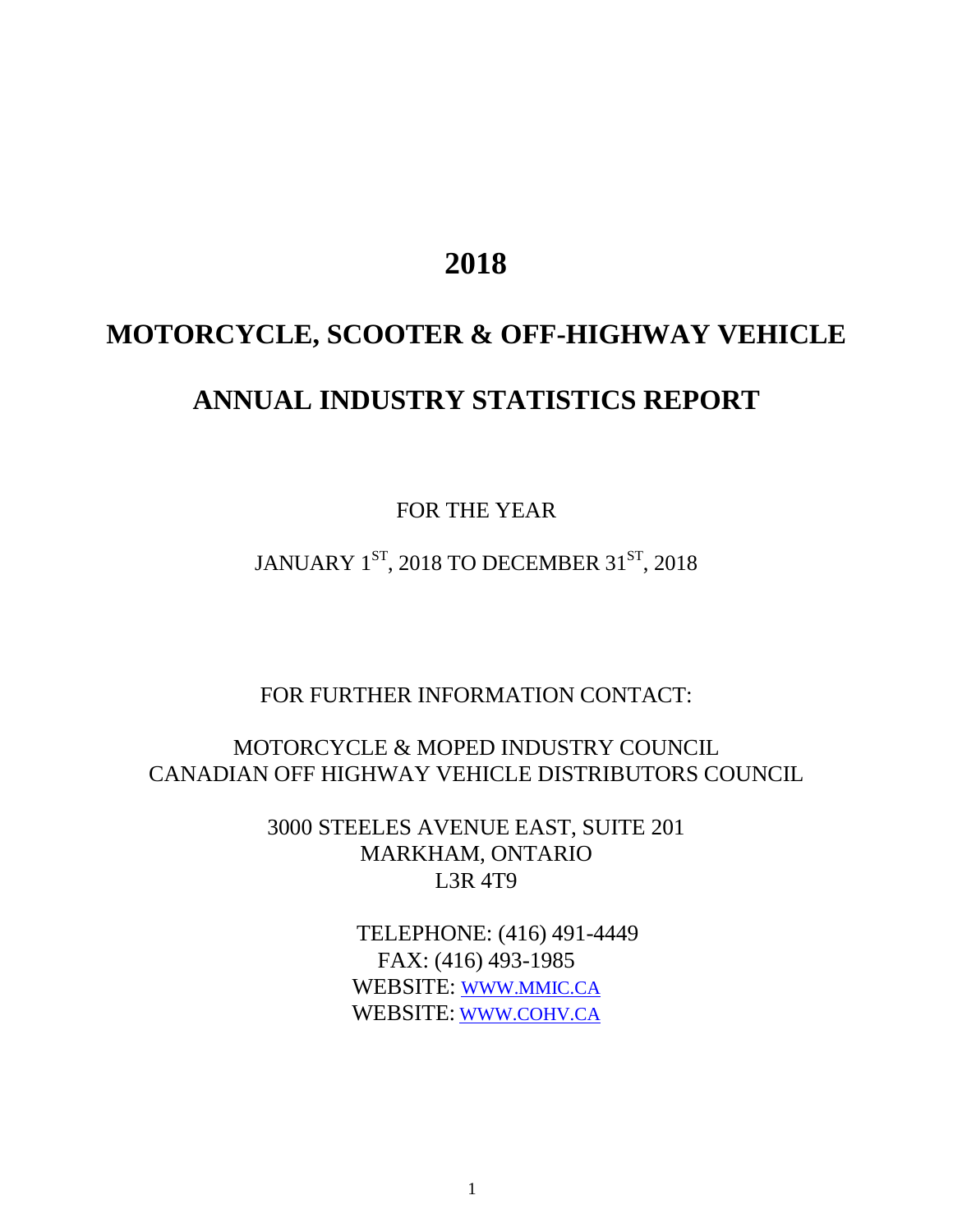### **Motorcycle, Scooter and All-Terrain Vehicle Industries**

The Motorcycle & Moped Industry Council, incorporated in 1977, is a national, non-profit, trade association representing the manufacturers and distributors of motorcycles, mopeds, scooters and related products and services in Canada. The Canadian Off-Highway Vehicle Distributors Council, incorporated in 1984, represents the responsible interests of the major manufacturers and distributors of off-road motorcycles, all-terrain vehicles and recreational off highway vehicles in Canada. The member companies of the MMIC account for approximately 95 percent of all the new on-road motorcycles and scooters sold in Canada, while COHV member companies account for approximately 90 percent of the new recreational off highway vehicles, all-terrain vehicles and off road motorcycles sold in Canada. The MMIC and COHV are funded entirely by their members, industry partners and the programs and services they offer.

Over one hundred and four thousand new units of motorcycles, scooters and OHVs plus parts and accessories were sold during 2018 at an estimated retail value of one billion, five hundred and eighty two million dollars (\$ 1,582,005,000 ). Motorcycles and scooters accounted for 58.27% of total new units sold, while OHVs made up the remaining 41.73%. By dollar value, new motorcycle sales accounted for 57.17% of the total retail value of sales and new OHV sales accounted for 42.83% of the total retail value of new unit sales. In 2018, 71.32% of new motorcycle and scooter retail sales occurred in the spring and summer from April to September inclusive, and 28.68% in the fall and winter combined. New retail sales for OHVs in 2018 were 61.10% in the spring and summer from April to September inclusive, and 38.90% in the fall and winter combined.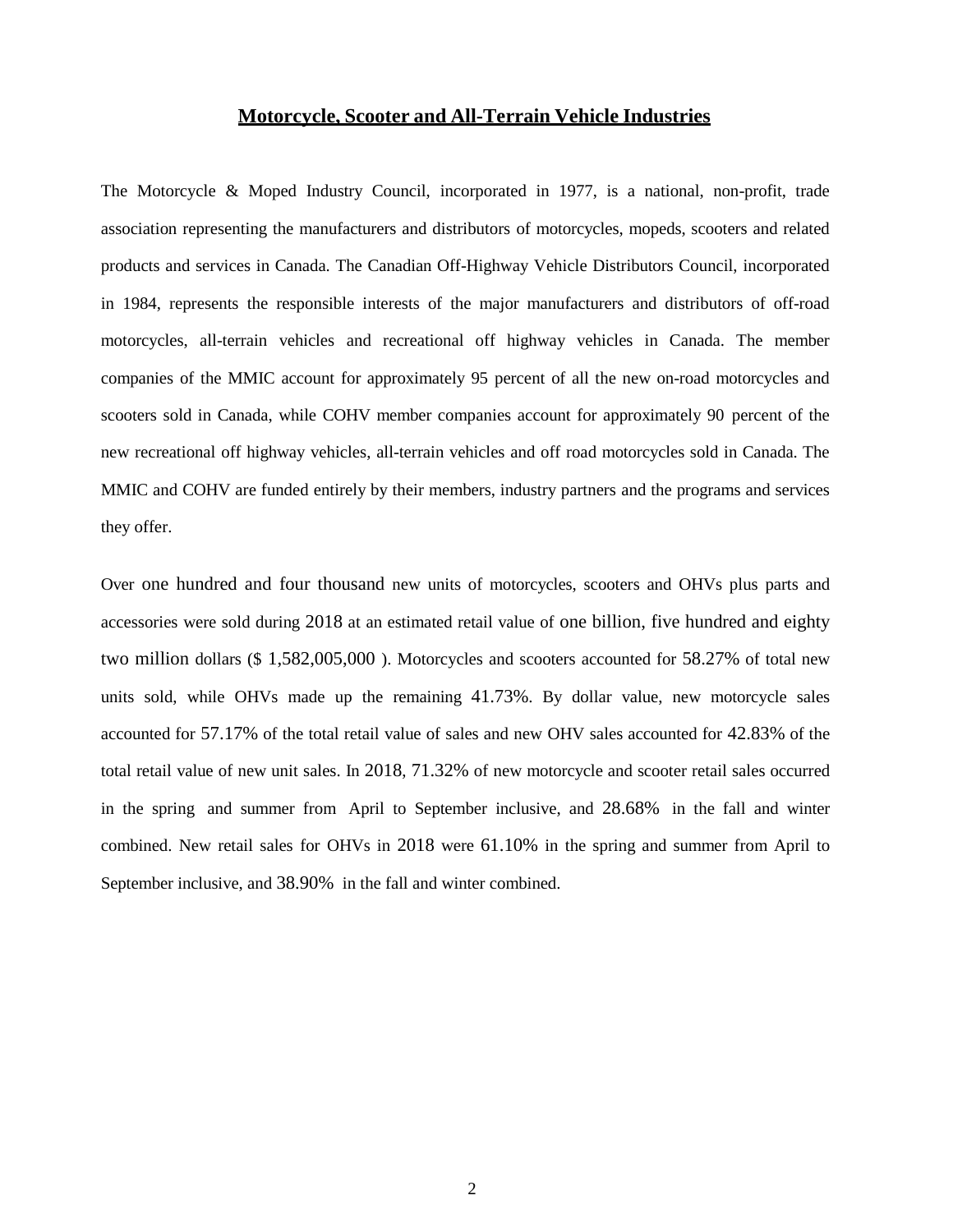**Motorcycle & Moped Industry Council**

**Member Companies:**

**BMW Motorrad Canada** [https://www.bmw-motorrad.ca](https://www.bmw-motorrad.ca/) **BRP Spyder Inc.** <https://www.brp.com/>

**Canadian Kawasaki Motors Inc.** <https://www.kawasaki.ca/>

**Harley Davidson Canada** <https://www.harley-davidson.com/ca/en>

**Ducati North America Inc.** <https://www.ducati.com/ca/en/> **Honda Canada Inc.** <https://www.honda.ca/>

**KTM Canada, Inc.** <https://www.ktm.com/ca-en> **Piaggio Group Americas, Inc.** [https://www.piaggio.com/ca\\_EN/](https://www.piaggio.com/ca_EN/)

**Polaris Industries Inc.** <https://www.polaris.com/en-ca/> **Suzuki Canada Inc.** <https://www.suzuki.ca/>

**Triumph Motorcycles (America) Ltd.** <https://www.triumph-motorcycles.ca/> **Yamaha Motor Canada Ltd.** <https://www.yamaha-motor.ca/>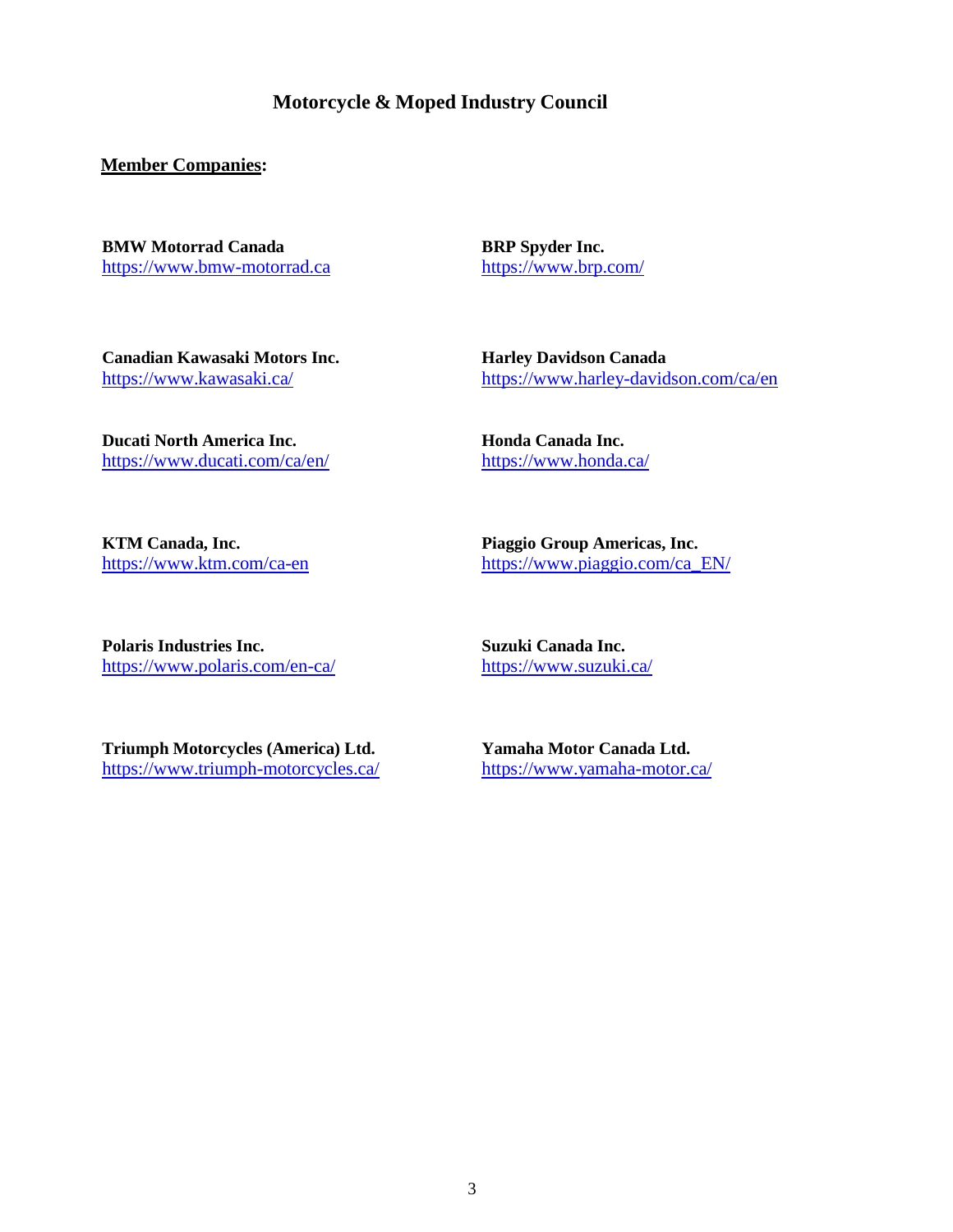# **Canadian Off-Highway Vehicle Distributors Council**

### **Member Companies:**

**Arctic Cat Inc.** <https://arcticcatoffroad.txtsv.com/>

**Canadian Kawasaki Motors Inc.** <https://www.kawasaki.ca/>

**BRP, Can-Am** <https://www.brp.com/>

**Honda Canada Inc.** <https://www.honda.ca/>

**Polaris Industries Inc.**

**KTM Canada, Inc.** <https://www.ktm.com/ca-en>

> **Yamaha Motor Canada Limited** <https://www.yamaha-motor.ca/>

> <https://www.polaris.com/en-ca/>

**Suzuki Canada Inc.** <https://www.suzuki.ca/>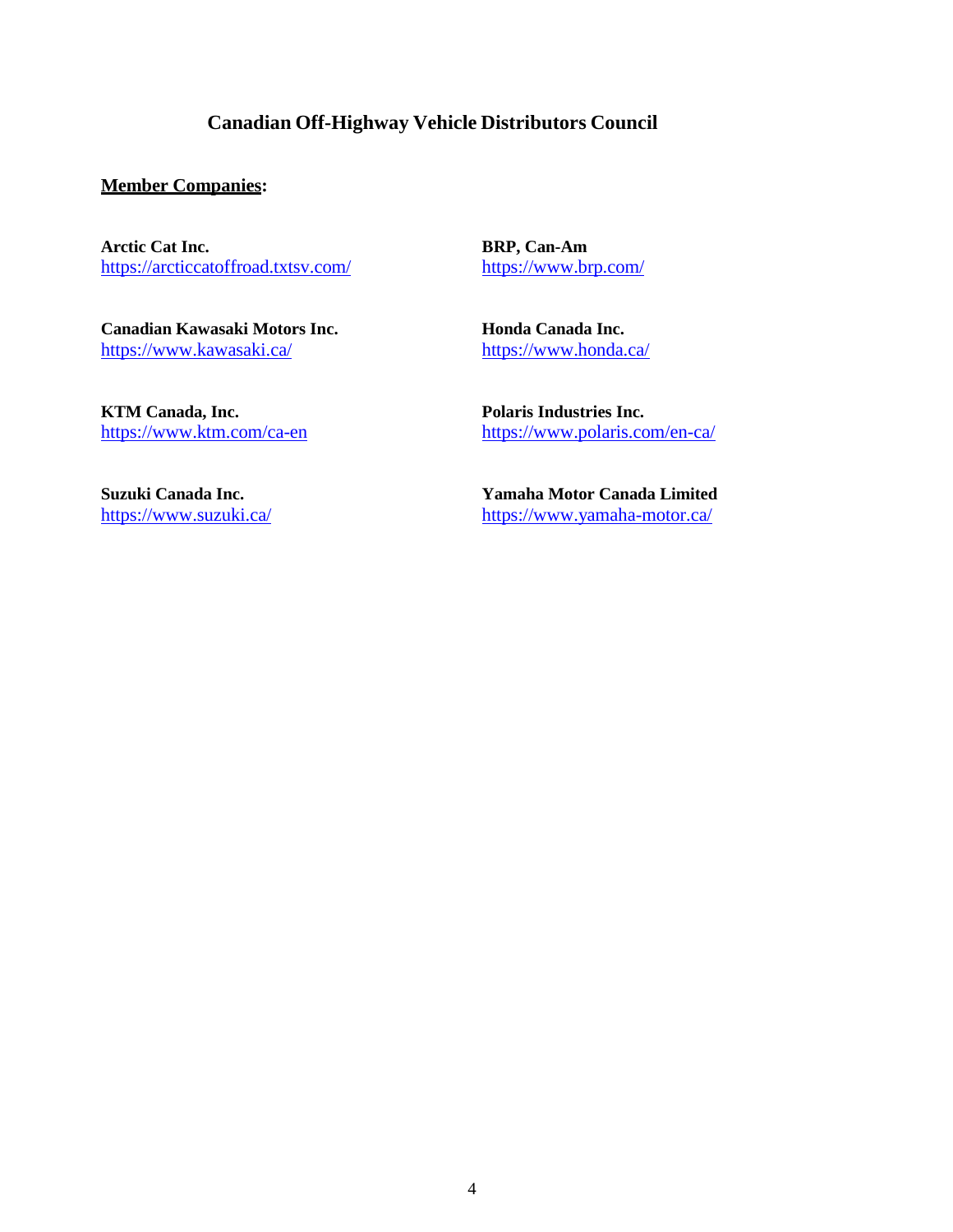### **MMIC & COHV INDUSTRY PARTNERS**

### **autoTRADER**

[go.trader.ca](http://go.trader.ca/)

**Automotive Retailers Association of BC-Motorcycle and PowerSport Division** [www.ara.bc.ca](http://www.ara.bc.ca/)

**BCIT** [www.bcit.ca/transportation](http://www.bcit.ca/transportation)

**Canada Safety Council** [www.canadasafetycouncil.org](http://www.canadasafetycouncil.org/)

**Dunlop Motorcycle Tires** [www.dunlopmotorcycle.com](http://www.dunlopmotorcycle.com/)

**FullBore Marketing Ltd** [www.fullboremarketing.ca](http://www.fullboremarketing.ca/)

**Grande Prairie Regional College** [www.gprc.ab.ca](http://www.gprc.ab.ca/)

**Importation Thibault Ltee.** [www.importationsthibault.com](http://www.importationsthibault.com/)

**Inside Track Communications** [www.insidemotorcycles.com](http://www.insidemotorcycles.com/)

**Kimpex** [www.kimpex.com](http://www.kimpex.com/)

**Kymco USA Inc** [www.kymcousa.com](https://www.kymcousa.com/)

**La Capitale assurances générales inc.** [www.lacapitale.com](http://www.lacapitale.com/)

**Les Produits Denray** [www.produits-denray.com](http://www.produits-denray.com/) **Mahindra Vehicle Sales and Service Inc**  [www.mahindrausa.com](https://www.mahindrausa.com/)

**Motorcycle Mojo Magazine** [www.motorcyclemojo.com](http://www.motorcyclemojo.com/)

**Motovan Corporation** [www.motovan.com](http://www.motovan.com/)

**Parts Canada** [www.partscanada.ca](http://www.partscanada.ca/)

**Renedian Adventures** [www.renedian.com](http://www.renedian.com/)

**Rev'it! Sport USA** [www.revitsport.com](http://www.revitsport.com/)

**Roadhouse Distribution Inc** [www.vosshelmetsusa.com](https://www.vosshelmetsusa.com/)

**Royal Enfield North America** [www.royalenfield.com](http://www.royalenfield.com/)

**Rukka** [www.rukka.com](http://www.rukka.com/)

**Toronto International Spring Motorcycle Show** [www.motorcyclespringshow.com](http://www.motorcyclespringshow.com/)

**Touratech Canada** [www.touratech-canada.com](http://www.touratech-canada.com/)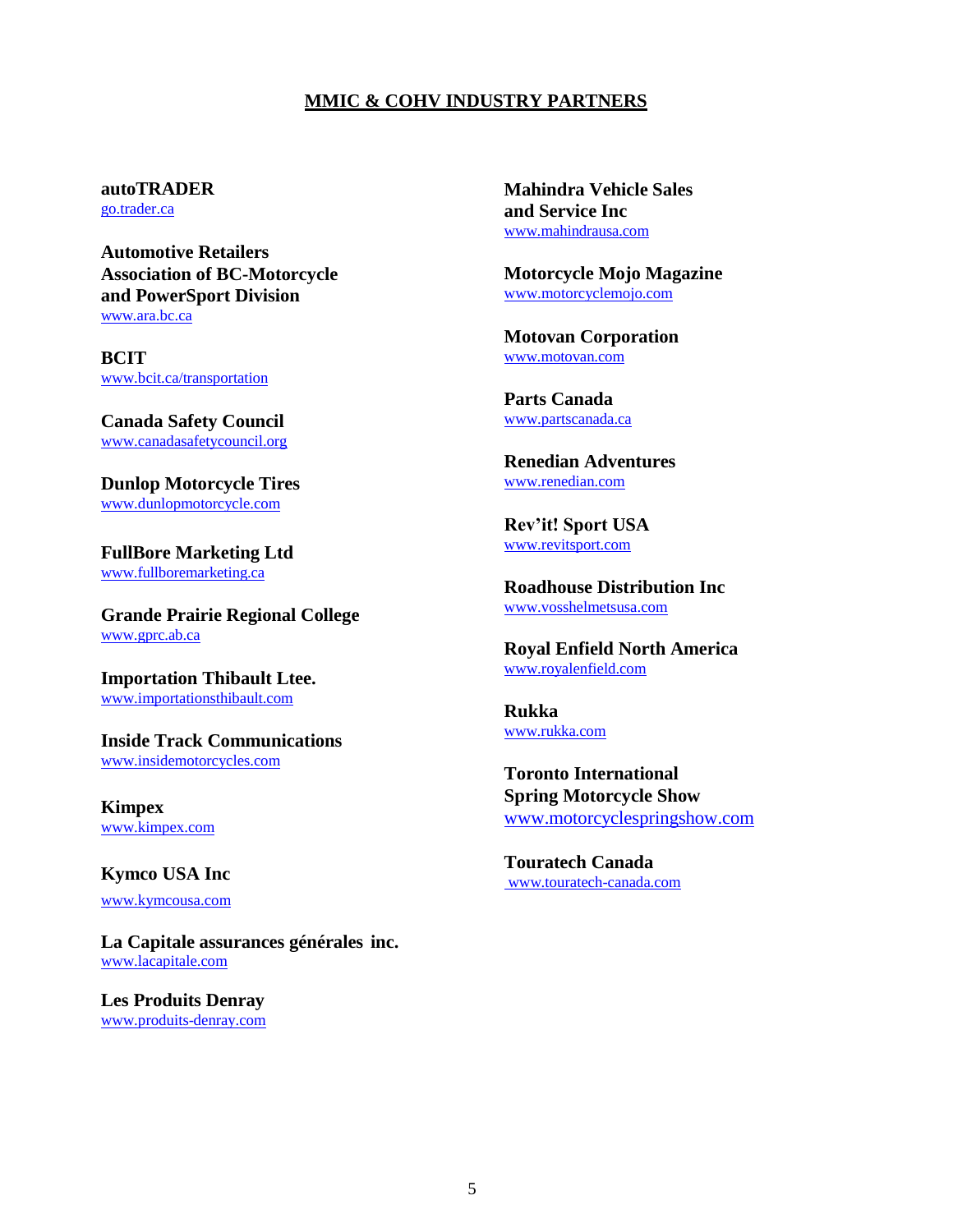# **I N D E X**

# Retail Motorcycle Sales Pages 7 - 12

| Percent Change in Retail Motorcycle Sales by National Category 2014-2018Table 1.4 |  |
|-----------------------------------------------------------------------------------|--|
|                                                                                   |  |
|                                                                                   |  |
|                                                                                   |  |
|                                                                                   |  |

# Retail ATV Sales Pages 13 - 15

# Motorcycle & Moped Registrations Pages 16 - 19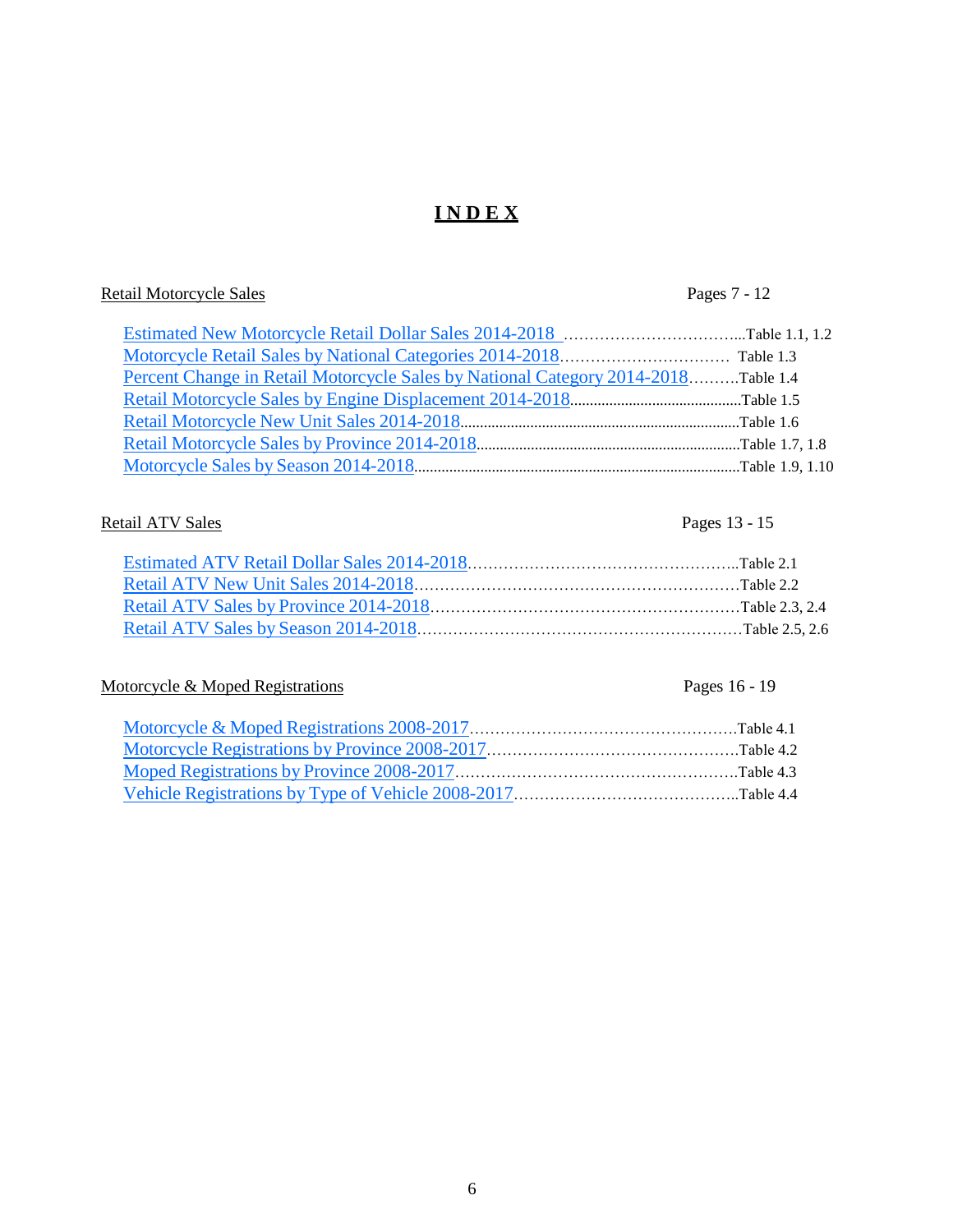# **Retail Motorcycle Sales**

The following statistical information has been compiled using data from actual shipments by MMIC members. MMIC member companies accounted for approximately 95 percent of total motorcycle sales in Canada in 2018.

- MMIC Motorcycle Brands: Aprilia, BMW, BRP (Spyder), Ducati, Harley-Davidson, Honda, Kawasaki, KTM, Piaggio, MotoGuzzi, Suzuki, Triumph, Indian Motorcycles, Vespa and Yamaha.
- MMIC Year is January 1st December 31st.

In 2018, the motorcycle business was approximately nine hundred and sixty nine million dollars at retail. This figure, based on industry estimates, represents a 3.77 percent increase from the previous year.

New motorcycles represent 84.23 percent of the value of total sales and Parts and Accessories represent 15.77 percent of the value of total sales.

<span id="page-6-0"></span>Table 1.1 Estimated New Motorcycle Retail Dollar Sales 2014-2018 (expressed in \$000)

|                     | 2014    | 2015    | 2016    | 2017    | 2018    |
|---------------------|---------|---------|---------|---------|---------|
| New Motorcycle      | 784.243 | 727.522 | 745.949 | 772,483 | 816.962 |
| Parts & Accessories | 160.719 | 175.217 | 162.629 | 162,200 | 152.945 |
| Total               | 944.962 | 902.739 | 908,578 | 934.683 | 969,906 |

Table 1.2 Estimated New Motorcycle Retail Dollar Sales 2014-2018 (expressed in % of dollar sales)

|                     | 2014   | 2015   | 2016   | 2017   | 2018          |
|---------------------|--------|--------|--------|--------|---------------|
| New Motorcycle      | 82.99  | 80.59  | 82.10  | 82.65  | 84.23         |
| Parts & Accessories | 17.01  | 19.41  | 17.90  | 17.35  | IS ワワ<br>17.1 |
| Total               | 100.00 | 100.00 | 100.00 | 100.00 | 100.00        |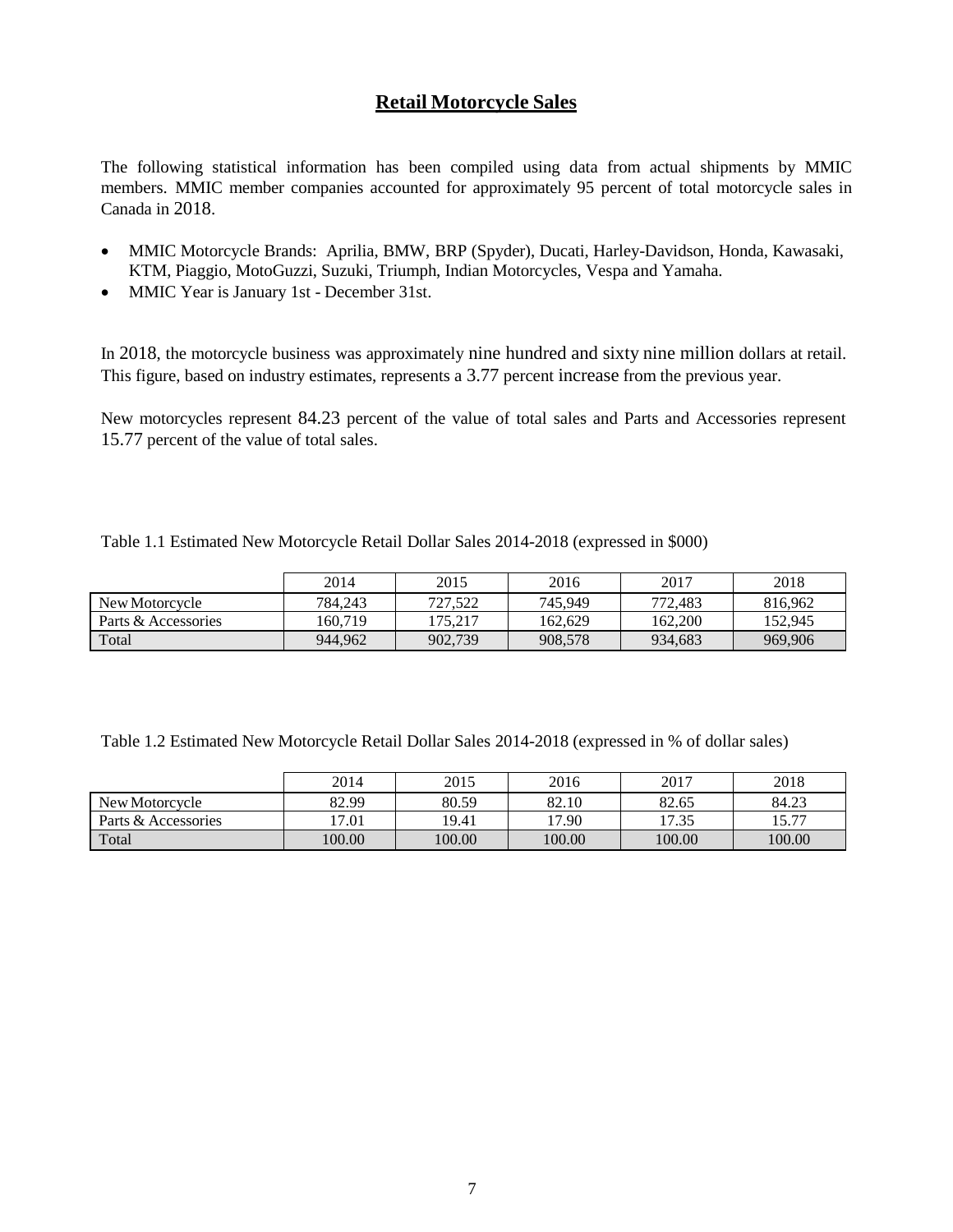| Category                   | 2014   | 2015   | 2016   | 2017   | 2018   |
|----------------------------|--------|--------|--------|--------|--------|
| <b>Street</b>              | 35,091 | 36,436 | 37,527 | 35,999 | 35,990 |
| Dual Purpose               | 4,545  | 4,614  | 4,905  | 5,658  | 5,964  |
| Competition                | 7,369  | 7,595  | 8,033  | 8,987  | 8,568  |
| <b>Off-Road Recreation</b> | 4,115  | 4,700  | 4,522  | 5,411  | 4,625  |
| Mini Bike                  | 1,388  | 1,720  | 1,625  | 2,194  | 2,210  |
| Scooter                    | 3,589  | 3,452  | 3,339  | 3,300  | 3,654  |
| Total                      | 56,097 | 58,517 | 59,951 | 61,549 | 61,011 |

<span id="page-7-0"></span>Table 1.3 Motorcycle Retail Sales by National Categories 2014-2018

<span id="page-7-1"></span>Table 1.4 Percent Change in Retail Motorcycle Sales by National Category 2014-2018

| Category                   | 2015 vs 2014 | 2016 vs 2015 | 2017 vs 2016 | 2018 vs 2017 |
|----------------------------|--------------|--------------|--------------|--------------|
| <b>Street</b>              | 3.83         | 2.99         | $-4.07$      | $-0.03$      |
| Dual Purpose               | 1.52         | 6.31         | 15.35        | 5.41         |
| Competition                | 3.07         | 5.77         | 11.88        | $-4.66$      |
| <b>Off-Road Recreation</b> | 14.22        | $-3.79$      | 19.66        | $-14.53$     |
| Mini Bike                  | 23.92        | $-5.52$      | 35.02        | 0.73         |
| Scooter                    | $-3.82$      | $-3.27$      | $-1.17$      | 10.73        |
| Total                      | 4.31         | 2.45         | 2.67         | $-0.87$      |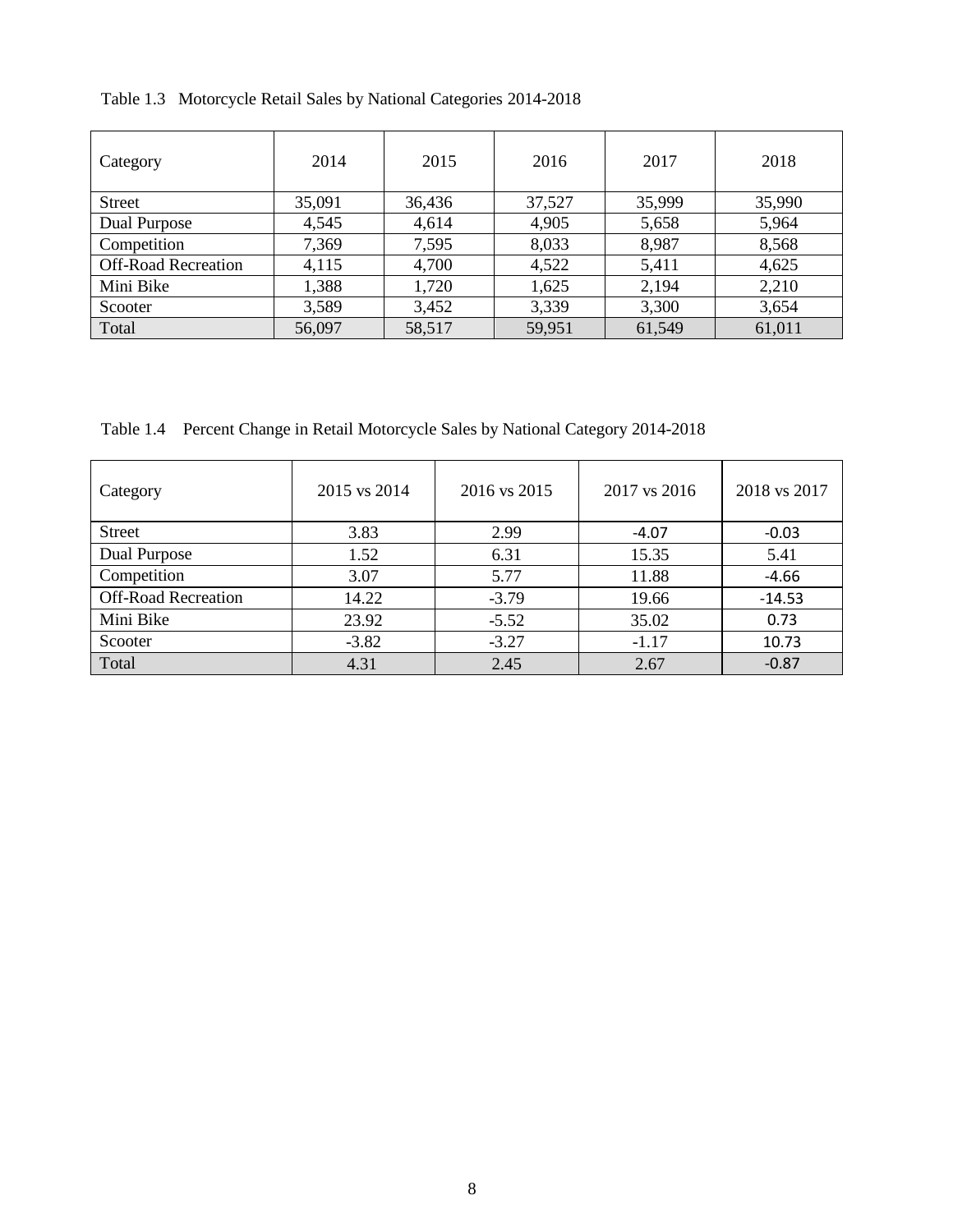<span id="page-8-0"></span>

| Engine              | 2014       |                 | 2015       |                 | 2016       |                 | 2017       |                 | 2018       |                 |
|---------------------|------------|-----------------|------------|-----------------|------------|-----------------|------------|-----------------|------------|-----------------|
| Displacement        | # of units | $%$ of<br>units | # of units | $%$ of<br>units | # of units | $%$ of<br>units | # of units | $%$ of<br>units | # of units | $%$ of<br>units |
| <b>Street Legal</b> |            |                 |            |                 |            |                 |            |                 |            |                 |
| up to $250$ cc      | 6,452      | 14.93           | 5,688      | 12.78           | 5,418      | 11.84           | 5,631      | 12.53           | 6,585      | 14.44           |
| 251 - 600 cc        | 4,425      | 10.24           | 6,047      | 13.59           | 6,212      | 13.57           | 6,162      | 13.71           | 6,688      | 14.66           |
| $601 - 750$ cc      | 5,852      | 13.54           | 6,944      | 15.60           | 6,764      | 14.78           | 5,968      | 13.27           | 6,051      | 13.27           |
| 751 - 950 cc        | 4,955      | 11.46           | 5,060      | 11.37           | 5,056      | 11.05           | 5,181      | 11.52           | 4,793      | 10.51           |
| 951cc and up        | 21,541     | 49.83           | 20,763     | 46.66           | 22,321     | 48.77           | 22,015     | 48.97           | 21,491     | 47.12           |
| Total               | 43,225     | 100             | 44,502     | 100             | 45,771     | 100             | 44,957     | 100             | 45,608     | 100             |
| Off-Road            |            |                 |            |                 |            |                 |            |                 |            |                 |
| up to $125$ cc      | 5,213      | 40.50           | 5,814      | 41.48           | 5,616      | 39.61           | 7,082      | 42.68           | 6,842      | 44.42           |
| 126 - 250 cc        | 4,594      | 35.69           | 4,926      | 35.15           | 4,957      | 34.96           | 5,462      | 32.92           | 4,454      | 28.92           |
| 251cc and over      | 3,065      | 23.81           | 3,275      | 23.37           | 3,607      | 25.44           | 4,048      | 24.40           | 4,107      | 26.66           |
|                     |            |                 |            |                 |            |                 |            |                 |            |                 |
| Total               | 12,872     | 100             | 14,015     | 100             | 14,180     | 100             | 16,592     | 100             | 15,403     | 100             |

# Table 1.5 Retail Motorcycle Sales by Engine Displacement 2014-2018

Note: Street legal motorcycles includes street bikes, dual purpose motorcycles and scooters Off-road motorcycles includes competition, off-highway motorcycles and mini bikes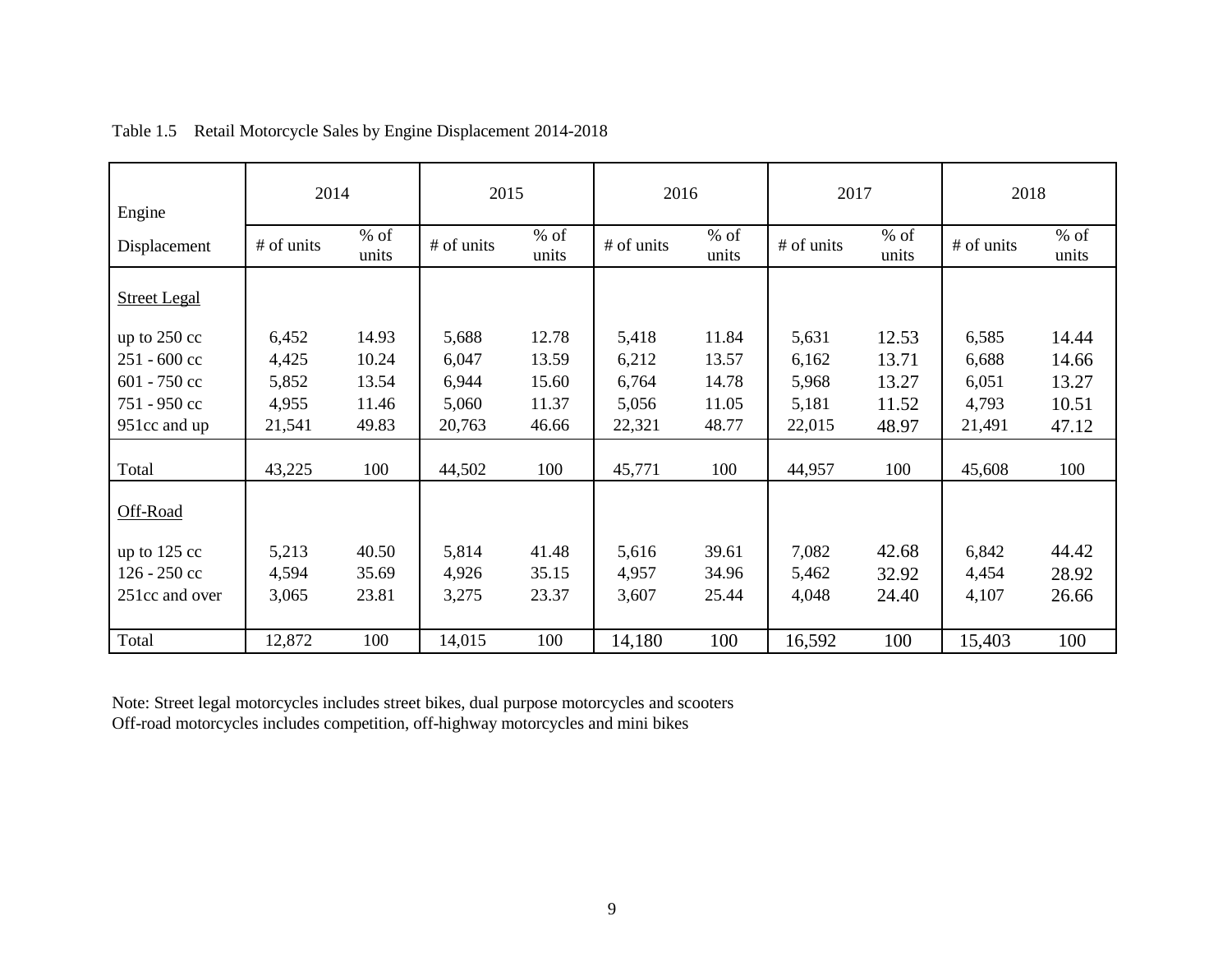<span id="page-9-0"></span>

Table 1.6 Retail Motorcycle New Unit Sales 2014-2018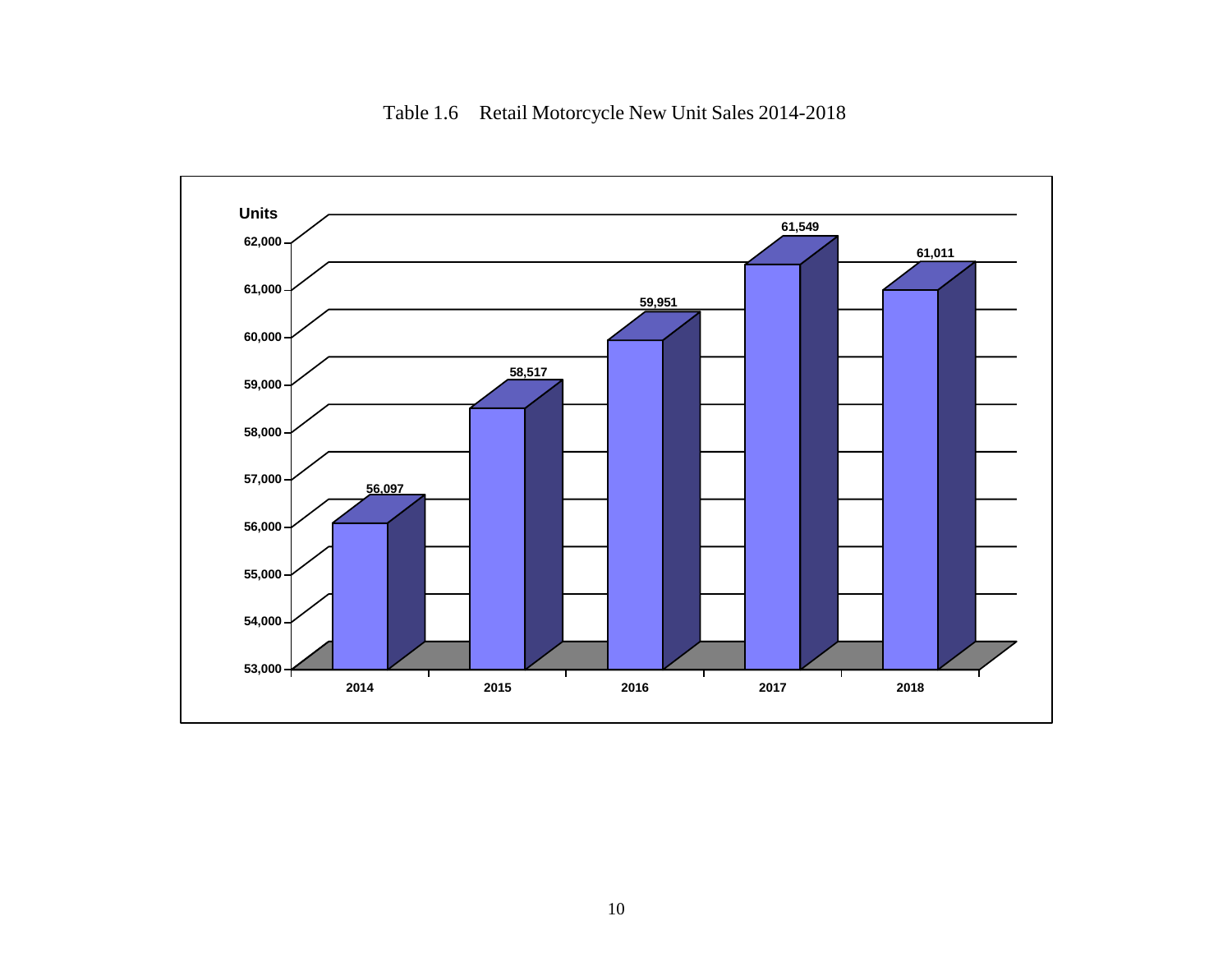|                              | <b>Estimated Population</b>                                       |        | <b>New Unit Sales</b> |        |        |        |  |  |
|------------------------------|-------------------------------------------------------------------|--------|-----------------------|--------|--------|--------|--|--|
| Province                     | in thousands as of<br>December $31st$ 2018<br>(Statistics Canada) | 2014   | 2015                  | 2016   | 2017   | 2018   |  |  |
| <b>British Columbia</b>      | 5,016.32                                                          | 8,212  | 9,526                 | 10,237 | 10,414 | 10,397 |  |  |
| Alberta                      | 4,330.21                                                          | 11,682 | 11,240                | 10,010 | 9,957  | 9,251  |  |  |
| Saskatchewan                 | 1,165.90                                                          | 1,673  | 1,657                 | 1,549  | 1,510  | 1,369  |  |  |
| Manitoba                     | 1,356.84                                                          | 1,185  | 1,398                 | 1,568  | 1,580  | 1,543  |  |  |
| Ontario                      | 14,411.42                                                         | 12,137 | 12,954                | 13,798 | 14,843 | 14,349 |  |  |
| Quebec                       | 8,421.70                                                          | 16,860 | 17,483                | 18,440 | 18,818 | 20,092 |  |  |
| New Brunswick                | 772.24                                                            | 1,221  | 1,306                 | 1,347  | 1,399  | 1,305  |  |  |
| Prince Edward Island         | 154.75                                                            | 188    | 191                   | 217    | 267    | 204    |  |  |
| Nova Scotia                  | 964.69                                                            | 1,347  | 1,268                 | 1,427  | 1,506  | 1,501  |  |  |
| Newfoundland & Labrador      | 525.07                                                            | 1,344  | 1,268                 | 1,125  | 973    | 762    |  |  |
| <b>Northwest Territories</b> | 44.45                                                             | 80     | 80                    | 86     | 106    | 80     |  |  |
| <b>Yukon Territory</b>       | 40.33                                                             | 122    | 116                   | 111    | 128    | 118    |  |  |
| Nunavut                      | 38.65                                                             | 46     | 30                    | 36     | 48     | 40     |  |  |
| Total                        | 37,242.57                                                         | 56,097 | 58,517                | 59,951 | 61,549 | 61,011 |  |  |

Table 1.7 Retail Motorcycle Sales by Province 2014-2018: (in # of units)

<span id="page-10-0"></span>Table 1.8 Retail Motorcycle Sales by Province 2014-2018: (in % of units)

|                              | Percent of estimated                                                      | Percent of New Unit Sales |       |       |       |        |
|------------------------------|---------------------------------------------------------------------------|---------------------------|-------|-------|-------|--------|
| Province                     | population as of<br>December 31 <sup>st</sup> 2018<br>(Statistics Canada) | 2014                      | 2015  | 2016  | 2017  | 2018   |
| British Columbia             | 13.47                                                                     | 14.64                     | 16.28 | 17.08 | 16.92 | 17.04  |
| Alberta                      | 11.63                                                                     | 20.82                     | 19.21 | 16.70 | 16.18 | 15.16  |
| Saskatchewan                 | 3.13                                                                      | 2.98                      | 2.83  | 2.58  | 2.45  | 2.25   |
| Manitoba                     | 3.64                                                                      | 2.11                      | 2.39  | 2.62  | 2.57  | 2.53   |
| Ontario                      | 38.70                                                                     | 21.64                     | 22.14 | 23.02 | 24.12 | 23.52  |
| Ouebec                       | 22.61                                                                     | 30.05                     | 29.87 | 30.76 | 30.57 | 32.93  |
| New Brunswick                | 2.07                                                                      | 2.18                      | 2.23  | 2.25  | 2.27  | 2.14   |
| Prince Edward Island         | 0.42                                                                      | 0.34                      | 0.32  | 0.36  | 0.43  | 0.33   |
| Nova Scotia                  | 2.59                                                                      | 2.40                      | 2.17  | 2.38  | 2.45  | 2.46   |
| Newfoundland & Labrador      | 1.41                                                                      | 2.40                      | 2.17  | 1.88  | 1.58  | 1.25   |
| <b>Northwest Territories</b> | 0.12                                                                      | 0.14                      | 0.14  | 0.14  | 0.17  | 0.13   |
| <b>Yukon Territory</b>       | 0.11                                                                      | 0.22                      | 0.20  | 0.19  | 0.21  | 0.19   |
| Nunavut                      | 0.10                                                                      | 0.08                      | 0.05  | 0.06  | 0.08  | 0.07   |
| Total                        | 100.00                                                                    | 100                       | 100   | 100   | 100   | 100.00 |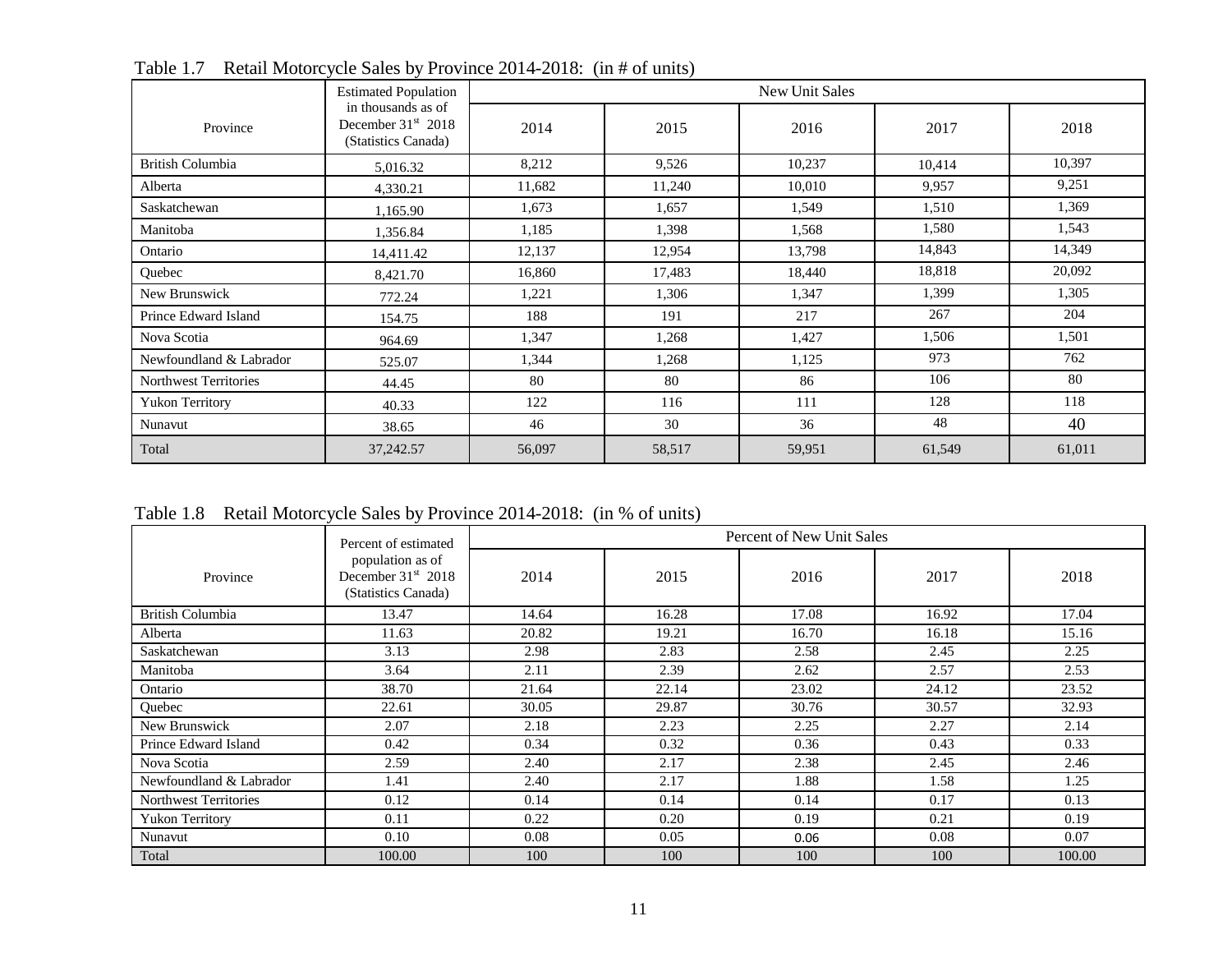<span id="page-11-0"></span>Table 1.9 Motorcycle Sales by Season 2014-2018: (in % of new unit sales)

| Season        | 2014  | 2015  | 2016  | 2017  | 2018  |
|---------------|-------|-------|-------|-------|-------|
| Jan - Mar     | 17.54 | 18.88 | 19.55 | 18.84 | 18.77 |
| Apr - June    | 46.65 | 44.28 | 44.84 | 45.75 | 46.22 |
| $July - Sept$ | 26.11 | 26.52 | 25.62 | 25.23 | 25.10 |
| $Oct - Dec$   | 9.70  | 10.32 | 9.99  | 10.18 | 9.91  |
| Total         | 100   | 100   | 100   | 100   | 100   |

Table 1.10 Retail Motorcycle Sales by Season (2014 – 2018 Average)

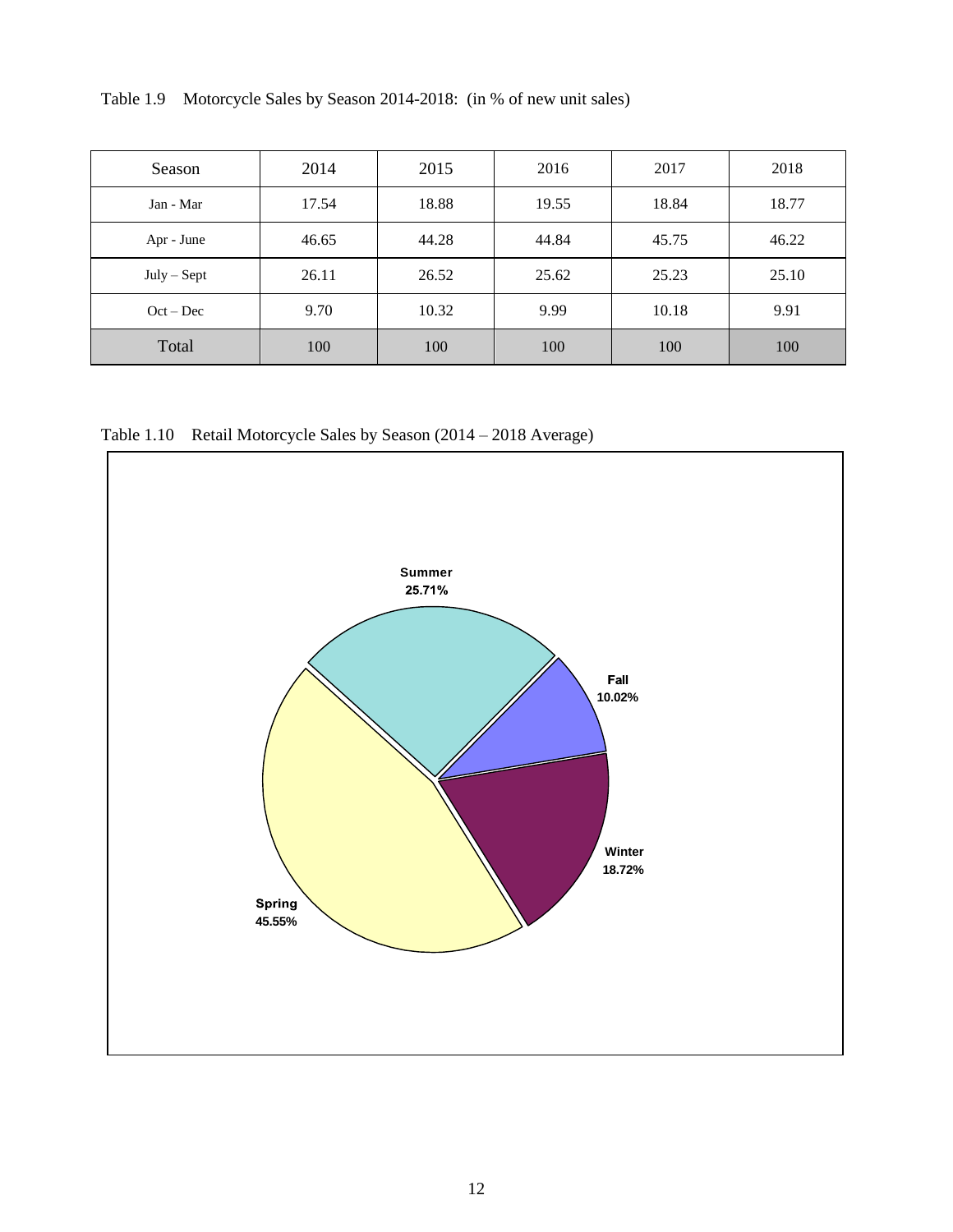### **Retail ATV Sales**

The following statistical information has been compiled using data from actual shipments by COHV members. COHV member companies account for over 90 percent of total ATV sales in Canada.

- COHV all-terrain vehicle brands: Arctic Cat, BRP (Can Am), Honda, Kawasaki, KTM, Polaris, Suzuki, and Yamaha

- COHV Model Year January 1st – December 31st.

In 2018, sales of new all-terrain vehicles were approximately six hundred and twelve million dollars at retail based on industry estimates.

<span id="page-12-0"></span>Table 2.1 Estimated ATV Retail Dollar Sales 2014-2018: (expressed in \$000)

| 2014           | 2015    | 2016    | 2017    | 2018    |
|----------------|---------|---------|---------|---------|
| 1,734<br>'11.7 | 643,776 | 644,575 | 646,962 | 612,098 |

<span id="page-12-1"></span>Table 2.2 Retail ATV New Unit Sales 2014-2018

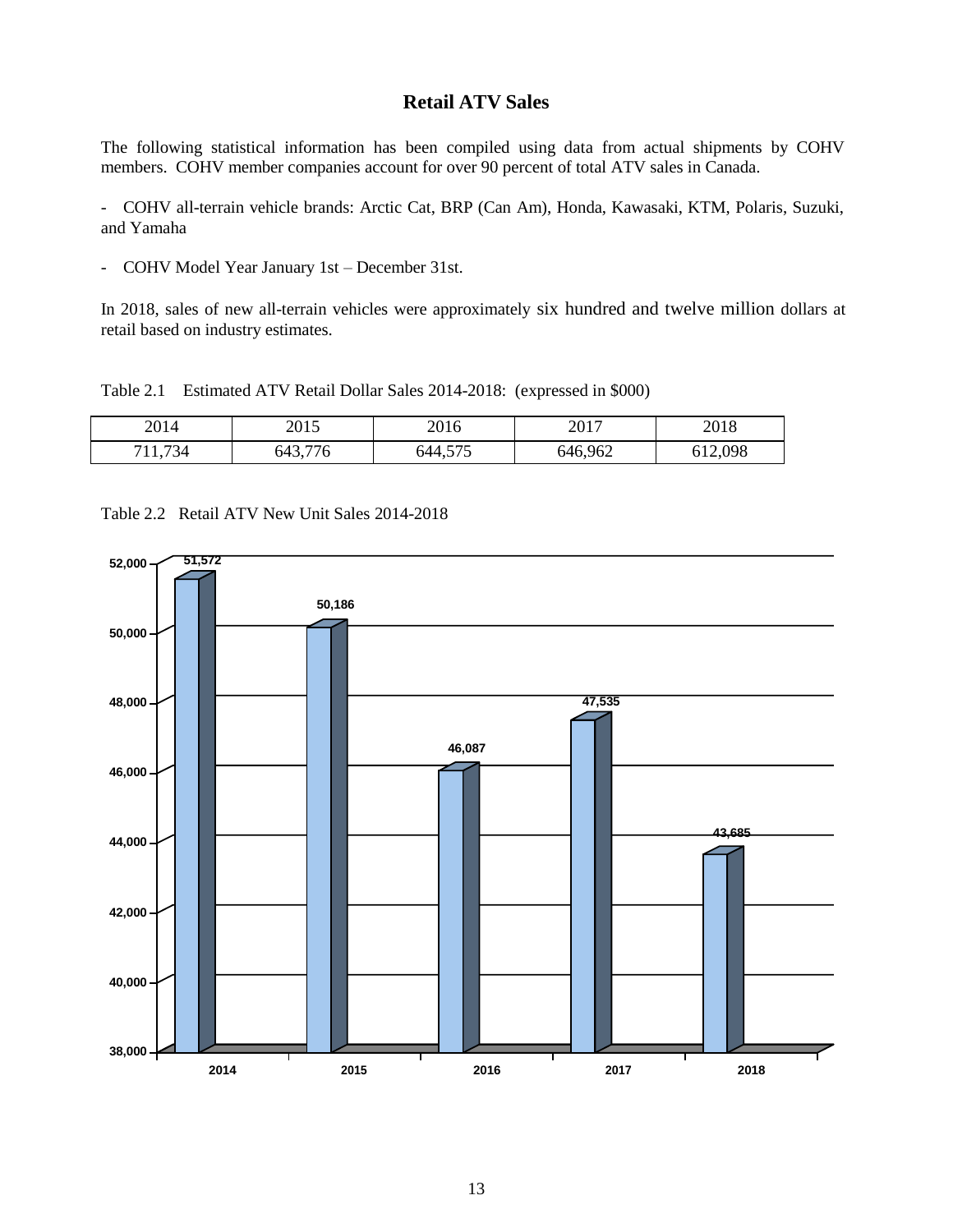| Province                     | <b>Estimated Population in</b><br>thousands as December 31 <sup>st</sup><br>2018,<br>(Statistics Canada) | New Unit Sales |        |        |        |        |  |
|------------------------------|----------------------------------------------------------------------------------------------------------|----------------|--------|--------|--------|--------|--|
|                              |                                                                                                          | 2014           | 2015   | 2016   | 2017   | 2018   |  |
| British Columbia             | 5,016.32                                                                                                 | 4,200          | 3,953  | 3,387  | 3,512  | 3,149  |  |
| Alberta                      | 4,330.21                                                                                                 | 9,199          | 7,472  | 5,204  | 5,186  | 4,708  |  |
| Saskatchewan                 | 1.165.90                                                                                                 | 3,619          | 3,435  | 2,690  | 2,242  | 1,789  |  |
| Manitoba                     | 1,356.84                                                                                                 | 2,518          | 2,405  | 2,095  | 2,157  | 1,715  |  |
| Ontario                      | 14,411.42                                                                                                | 11,244         | 12,268 | 12,558 | 13,898 | 12,986 |  |
| Quebec                       | 8,421.70                                                                                                 | 11,068         | 10.645 | 10,331 | 11,343 | 11,066 |  |
| New Brunswick                | 772.24                                                                                                   | 2,319          | 2,324  | 2,377  | 2,198  | 1,931  |  |
| Prince Edward Island         | 154.75                                                                                                   | 241            | 277    | 263    | 332    | 341    |  |
| Nova Scotia                  | 964.69                                                                                                   | 2,327          | 2,460  | 2,509  | 2,315  | 2,127  |  |
| Newfoundland                 | 525.07                                                                                                   | 3,973          | 4,113  | 3,808  | 3,418  | 2,871  |  |
| <b>Northwest Territories</b> | 44.45                                                                                                    | 190            | 276    | 216    | 198    | 184    |  |
| <b>Yukon Territory</b>       | 40.33                                                                                                    | 186            | 168    | 154    | 206    | 189    |  |
| Nunavut                      | 38.65                                                                                                    | 488            | 390    | 495    | 530    | 629    |  |
| Total                        | 37,242.57                                                                                                | 51,572         | 50.186 | 46,087 | 47,535 | 43,685 |  |

# Table 2.3 Retail ATV Sales by Province 2014-2018: (in # of units)

<span id="page-13-0"></span>Table 2.4 Retail ATV Sales by Province 2014-2018: (in % of units)

| Province                     | Percent of estimated<br>population in thousands as of<br>December 31 <sup>st</sup> 2018,<br>(Statistic Canada) | Percent of New Unit Sales |       |       |       |        |  |
|------------------------------|----------------------------------------------------------------------------------------------------------------|---------------------------|-------|-------|-------|--------|--|
|                              |                                                                                                                | 2014                      | 2015  | 2016  | 2017  | 2018   |  |
| <b>British Columbia</b>      | 13.47                                                                                                          | 8.14                      | 7.88  | 7.35  | 7.39  | 7.21   |  |
| Alberta                      | 11.63                                                                                                          | 17.84                     | 14.89 | 11.29 | 10.91 | 10.78  |  |
| Saskatchewan                 | 3.13                                                                                                           | 7.02                      | 6.84  | 5.84  | 4.72  | 4.09   |  |
| Manitoba                     | 3.64                                                                                                           | 4.88                      | 4.79  | 4.55  | 4.54  | 3.93   |  |
| Ontario                      | 38.70                                                                                                          | 21.80                     | 24.45 | 27.25 | 29.24 | 29.73  |  |
| Quebec                       | 22.61                                                                                                          | 21.46                     | 21.21 | 22.42 | 23.86 | 25.33  |  |
| New Brunswick                | 2.07                                                                                                           | 4.50                      | 4.63  | 5.16  | 4.62  | 4.42   |  |
| Prince Edward Island         | 0.42                                                                                                           | 0.47                      | 0.55  | 0.57  | 0.70  | 0.78   |  |
| Nova Scotia                  | 2.59                                                                                                           | 4.51                      | 4.90  | 5.44  | 4.87  | 4.87   |  |
| Newfoundland                 | 1.41                                                                                                           | 7.70                      | 8.20  | 8.26  | 7.19  | 6.57   |  |
| <b>Northwest Territories</b> | 0.12                                                                                                           | 0.37                      | 0.55  | 0.47  | 0.42  | 0.42   |  |
| <b>Yukon Territory</b>       | 0.11                                                                                                           | 0.36                      | 0.33  | 0.33  | 0.43  | 0.43   |  |
| Nunavut                      | 0.10                                                                                                           | 0.95                      | 0.78  | 1.07  | 1.11  | 1.44   |  |
| Total                        | 100.00                                                                                                         | 100                       | 100   | 100   | 100   | 100.00 |  |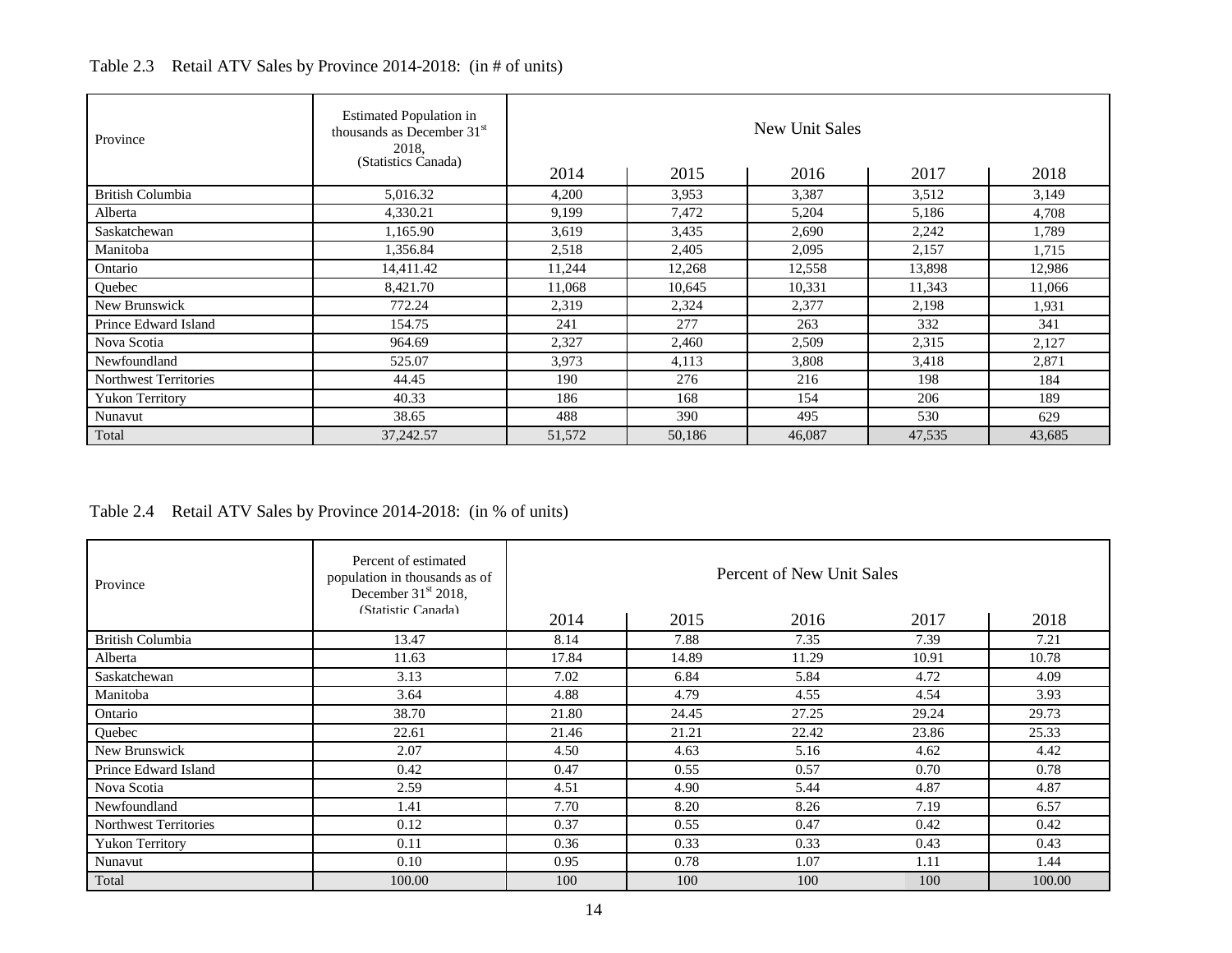| Season        | 2014  | 2015  | 2016  | 2017  | 2018  |
|---------------|-------|-------|-------|-------|-------|
| $Jan - Mar$   | 16.49 | 18.3  | 20.53 | 18.72 | 18.85 |
| $Apr - Jun$   | 36.59 | 35.68 | 33.64 | 35.26 | 33.89 |
| $July - Sept$ | 26.29 | 24.99 | 26.49 | 26.59 | 27.21 |
| Oct - Dec     | 20.63 | 21.03 | 19.34 | 19.43 | 20.05 |
| Total         | 100   | 100   | 100   | 100   | 100   |

<span id="page-14-0"></span>Table 2.5 Retail ATV Sales by Season 2014-2018: (in % of new unit sales)

Table 2.6 Retail ATV Sales by Season: (2014 - 2018 Average)

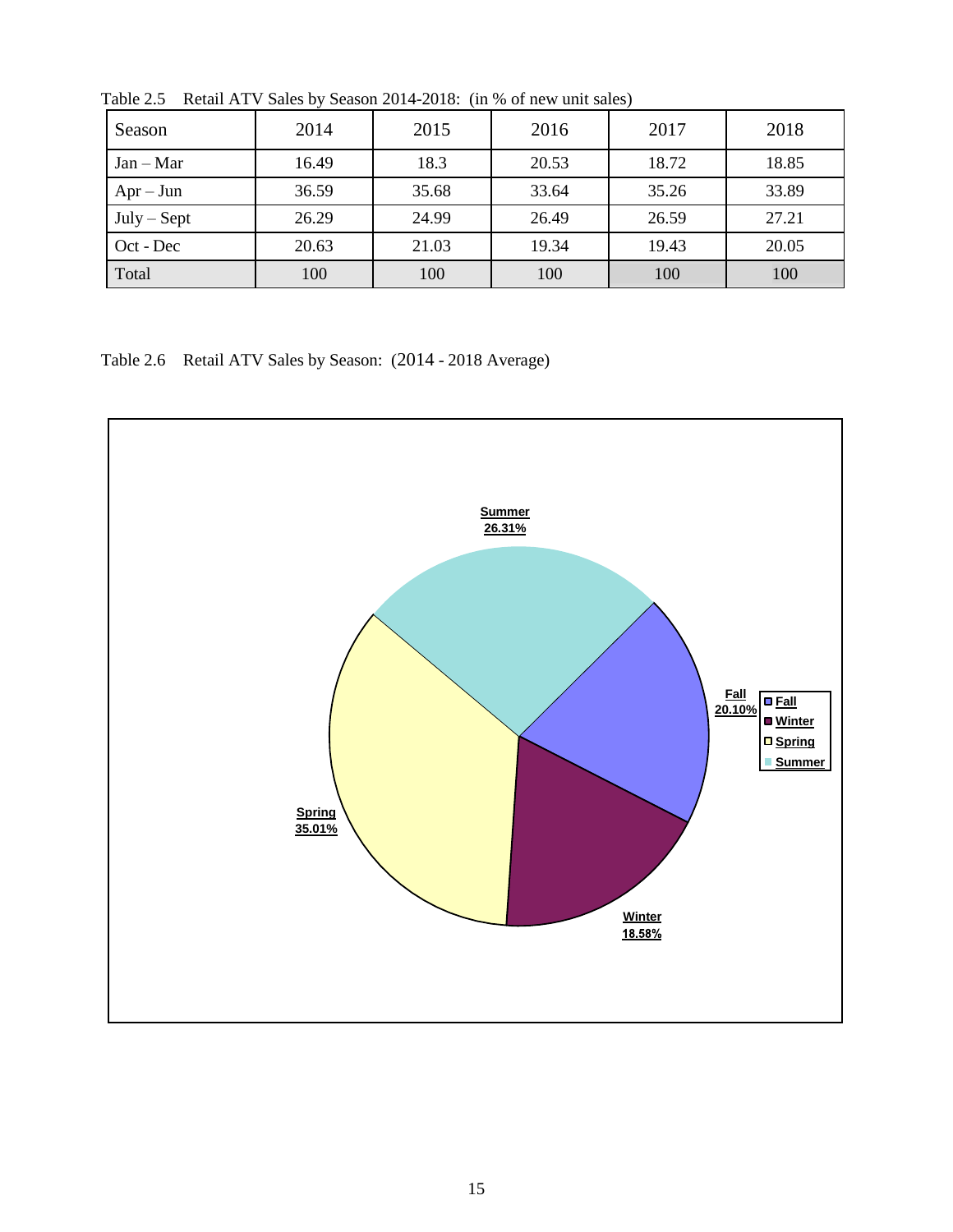# **Motorcycle & Moped Registrations**

MMIC statistics indicate over eight hundred and fifteen thousand motorcycles were registered for on-road use in Canada during 2017. In addition, over thirty six thousand mopeds were registered in that year. The following motorcycle and moped registrations information was obtained from the provincial Ministries responsible for motor vehicle registrations.



<span id="page-15-0"></span>Table 4.1 Motorcycle & Moped Registrations 2008-2017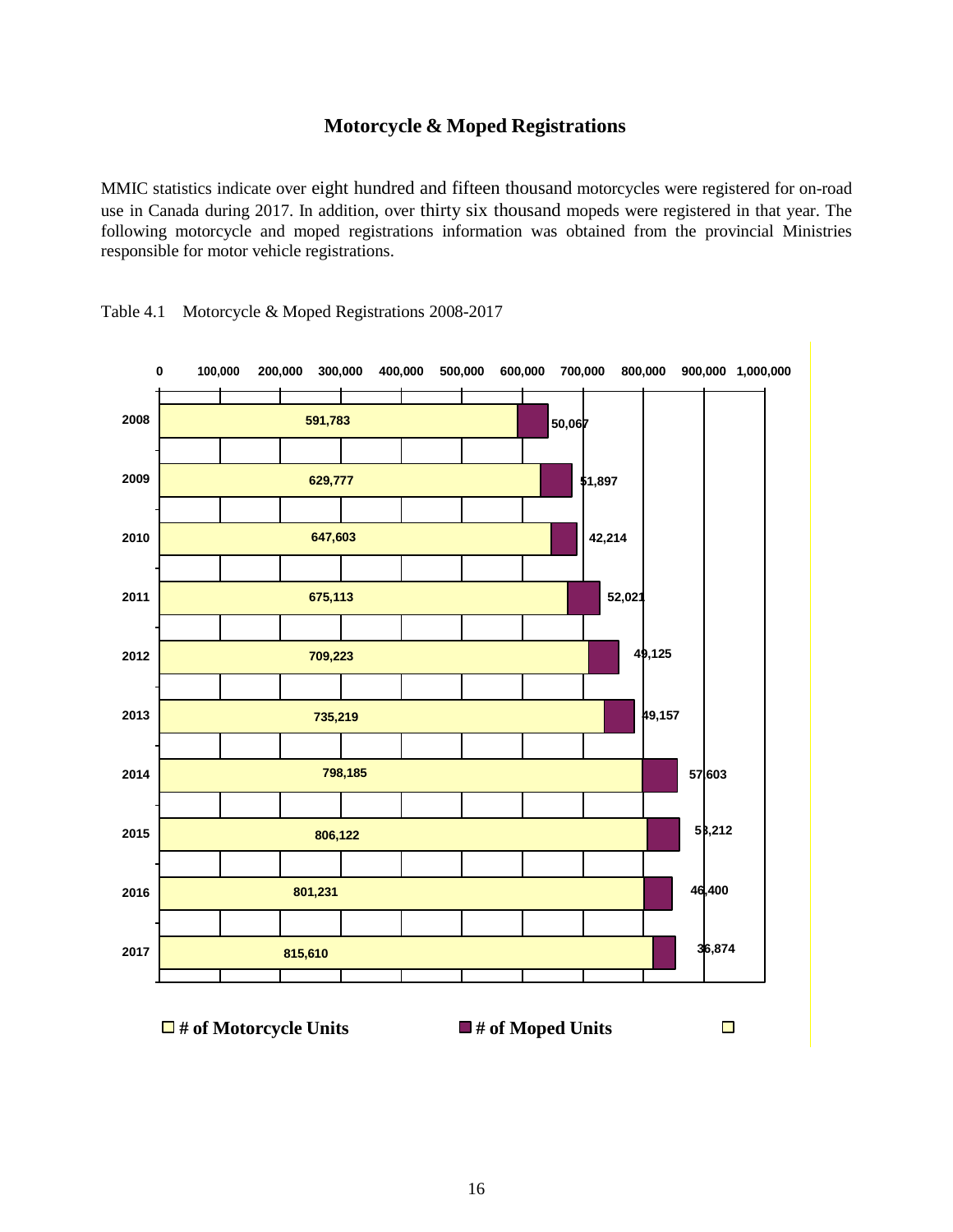<span id="page-16-0"></span>

| Province                     | 2008    | 2009    | 2010    | 2011    | 2012    | 2013      | 2014      | 2015     | 2016     | 2017      |
|------------------------------|---------|---------|---------|---------|---------|-----------|-----------|----------|----------|-----------|
| <b>British Columbia</b>      | 81,460  | 85,000  | 96,000  | 89,210  | 92,170  | 95,690    | 97,790    | 100,860  | 108,594  | 117,000*  |
| Alberta                      | 92,541  | 101,192 | 105,933 | 108,704 | 112,664 | 117,891   | 122,019   | 127,247  | 121,968  | 123,605   |
| Saskatchewan                 | 21,355  | 23,063  | 25,464  | 26,792  | 27,991  | 27,728    | 25,703    | 25,105   | 23,321   | 21,298    |
| Manitoba                     | 11,959  | 14,611  | 14,874  | 15,596  | 16,796  | 18,377    | 16,020    | 17,371   | 18,493   | 19,333    |
| Ontario                      | 191,572 | 200,810 | 211,536 | 220,026 | 228,303 | 232,717   | 234,893   | 237,698  | 239,796  | 236,602   |
| Quebec                       | 135,505 | 142,785 | 126,988 | 132,184 | 160,058 | 162,848   | 225,870   | 223,269  | 219,850  | 218,000** |
| New Brunswick                | 17,708* | 20,284* | 22,294  | 27,924  | 23,164  | 24,255    | 24,970 ** | 25,693   | 24,448   | 24,731    |
| Prince Edward Island         | 3,546   | 2,624   | 2,461   | 2,594   | 2,651   | 4,030     | 4,046     | 2,817    | 2,765    | 2,723     |
| Nova Scotia                  | 22,587  | 23,530  | 25,067  | 31,814  | 23,989  | 29,224    | 23,634    | 22,182   | 17,514   | 28,035    |
| Newfoundland                 | 12,293  | 14,286  | 15,288  | 18,599  | 19,644  | $20,641*$ | 21,303*   | 21,960*  | 22,485*  | 22,318*   |
| <b>Northwest Territories</b> | 446     | 664     | 693     | 666     | 713     | 729*      | 785       | 790      | 816      | 816       |
| Yukon                        | 811     | 928     | 1005    | 1,004   | 1080    | 1.089*    | $1,152*$  | $1,130*$ | $1,181*$ | 1,149*    |
| Total                        | 591,783 | 629,777 | 647,603 | 675,113 | 709,223 | 735,219   | 798,185   | 806,122  | 801,231  | 815,610   |

# Table 4.2 Motorcycle Registrations by Province 2008-2017

(\*) Includes moped.

(\*\*) Information is not available. Registration number is an estimation based on trends.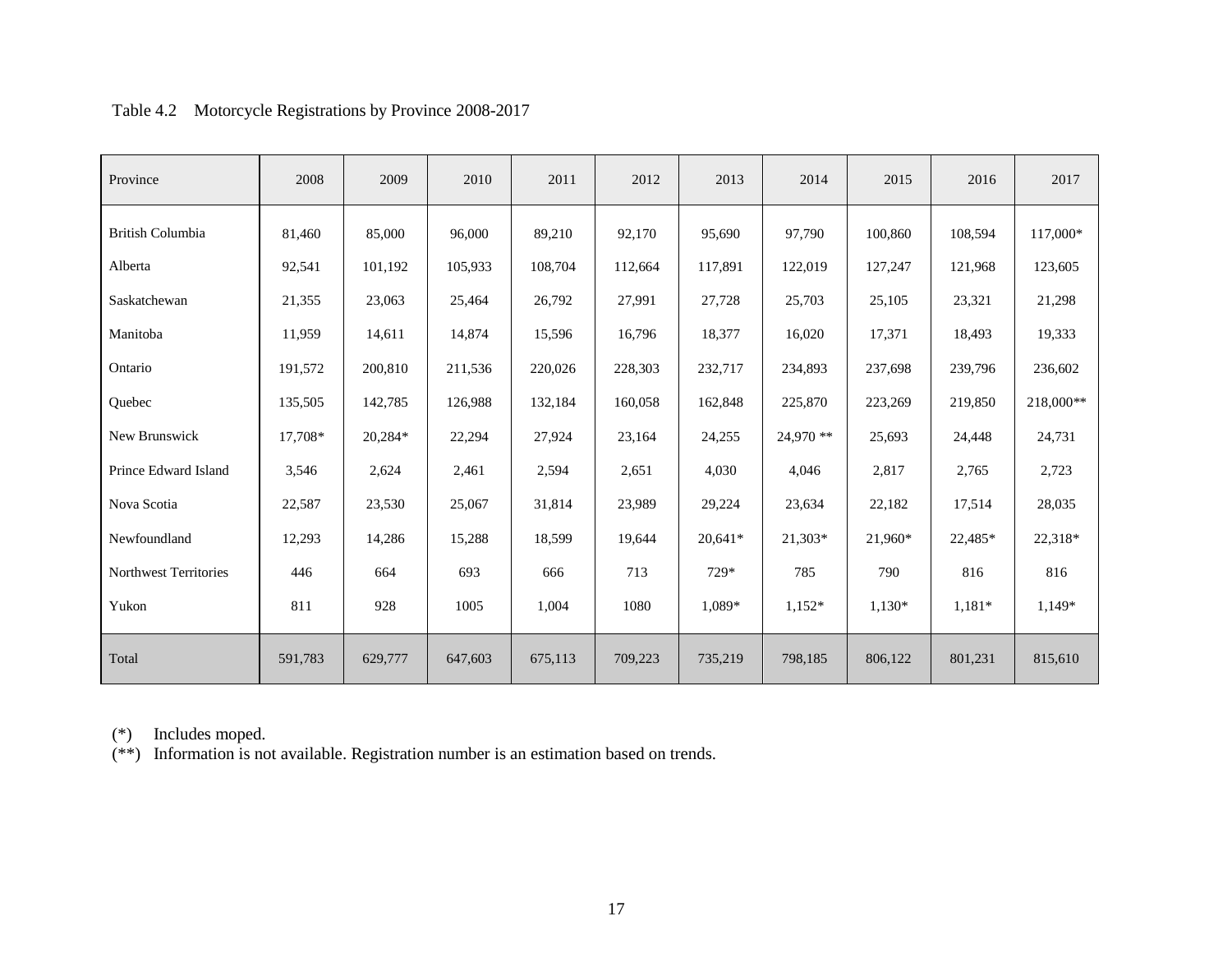# Table 4.3 Moped Registrations by Province 2008-2017

<span id="page-17-0"></span>

| Province               | 2008   | 2009   | 2010   | 2011           | 2012           | 2013   | 2014      | 2015   | 2016   | 2017     |
|------------------------|--------|--------|--------|----------------|----------------|--------|-----------|--------|--------|----------|
| British Columbia       | 8,290  | 8,600  | n/a    | 9,300          | 9,300          | 9,400  | 9,400     | 9,200  | 7,406  | n/a      |
| Alberta                | 1,474  | 1,650  | 1,709  | 1,871          | 1,953          | 2,055  | 2,115     | 2,138  | 2,077  | 2,018    |
| Saskatchewan           | 35     | 30     | 28     | 26             | 17             | 19     | 18        | 12     | 16     | 16       |
| Manitoba               | n/a    | 2,824  | 2,792  | 2,919          | 2,955          | 2,909  | 2,399     | 2,252  | 2,113  | 1,983    |
| Ontario                | 1,720  | 1,471  | 1,256  | 1,136          | 1,033          | 920    | 840       | 717    | 655    | 517      |
| Quebec                 | 38,034 | 36,950 | 33,882 | 33,724         | 31,440         | 31,440 | 40,410    | 36,493 | 31,862 | 30,000** |
| New Brunswick          | n/a    | n/a    | 2,186  | 2,605          | 2,108          | 2,140  | $2,150**$ | 2174   | 2086   | 2090     |
| Prince Edward Island   | 201    | 33     | 15     | 63             | 12             | 17     | 15        | 11     | 11     | 19       |
| Nova Scotia            | 280    | 290    | 300    | 333            | 260            | 257    | 209       | 168    | 125    | 182      |
| Newfoundland           | n/a    | n/a    | n/a    | n/a            | n/a            | n/a    | n/a       | n/a    | n/a    | n/a      |
| North West Territories | 31     | 46     | 46     | 41             | 43             | n/a    | 47        | 47     | 49     | 49       |
| Yukon                  | 2      | 3      | n/a    | $\mathfrak{Z}$ | $\overline{4}$ | n/a    | n/a       | n/a    | n/a    | n/a      |
| Total                  | 50,067 | 51,897 | 42,214 | 52,021         | 49,125         | 49,157 | 57,603    | 53,212 | 46,400 | 36,874   |

(\*\*) Information is not available. Registration number is an estimation based on trends.